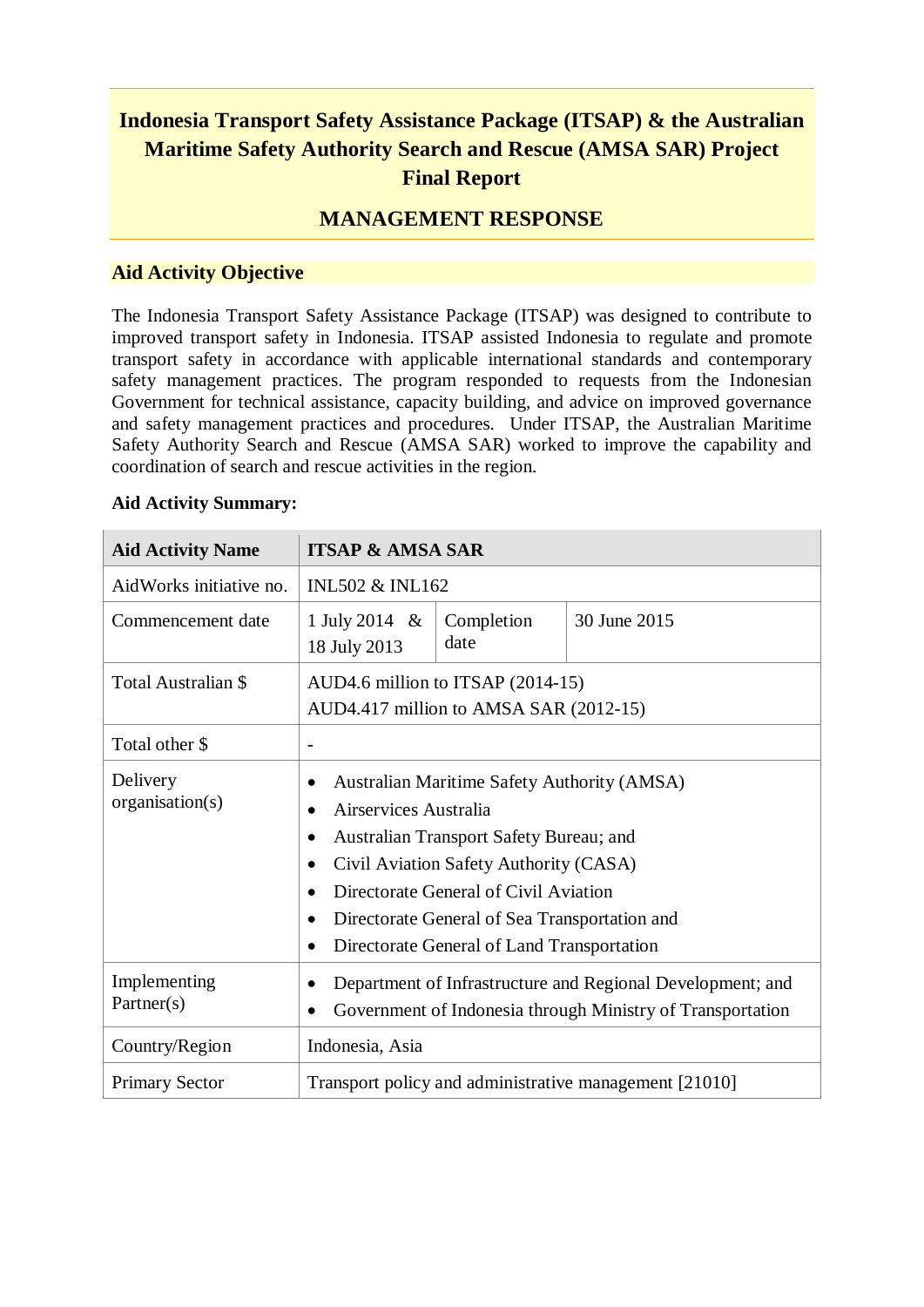## **Overview of the Aid Activity**

The first phase of ITSAP began in 2007 following the Garuda air crash in Yogyakarta. Since 2007, the Department of Infrastructure and Regional Development ("Infrastructure") administered the ITSAP program.

Assistance was delivered by a number of Australian agencies to build the capacity of their Indonesian counterparts to meet international maritime, aviation and land safety standards.

Since its inception, 97 capacity building projects were approved under ITSAP and over 10,000 Indonesian transport officers received training through workshops, mentoring and officer exchange programs.

ITSAP projects focused on one or more of the following key components: transport safety policy and management; aviation safety; and maritime and surface transport safety.

## **Review of ITSAP and AMSA SAR Final Report**

#### **Report Objective:**

The purpose of the review was to assess whether ITSAP and AMSA SAR activities had performed well and had resulted in the intended institutional and governance outcomes. The AMSA SAR activities were assessed for the period 2012-14 and other ITSAP activities for the 2014-15 financial year.

#### **2015 Final Report Conclusions:**

The review found the program to be strategically relevant, to have been effective, and to have had a positive impact; though some sub-programs were assessed as being more sustainable than others. Generally, the program was judged to be well-conceived, but inevitably there are opportunities for further refinement, especially in light of future funding constraints.

#### **Management Response**

DFAT welcomes the analysis and recommendations presented in the final report. The report has provided valuable opportunities for stakeholders to reflect on the achievements, challenges and future directions of the program. The review is particularly timely as ITSAP prepares to pursue the next phase of implementation through the Government Partnerships Fund (GPF).

The report provides eight practical recommendations to inform the implementation of the future ITSAP program. DFAT agrees with seven of the recommendations and partially agrees with one.

The report's recommendations and DFAT's management responses are set out below and have been made in consultation with DFAT's Indonesia Economics and Trade Section (ITE). ITE manages the GPF through which future ITSAP funding is being considered. The management response will inform the design of the future ITSAP program and the assessment of Infrastructure's proposal for GPF funding.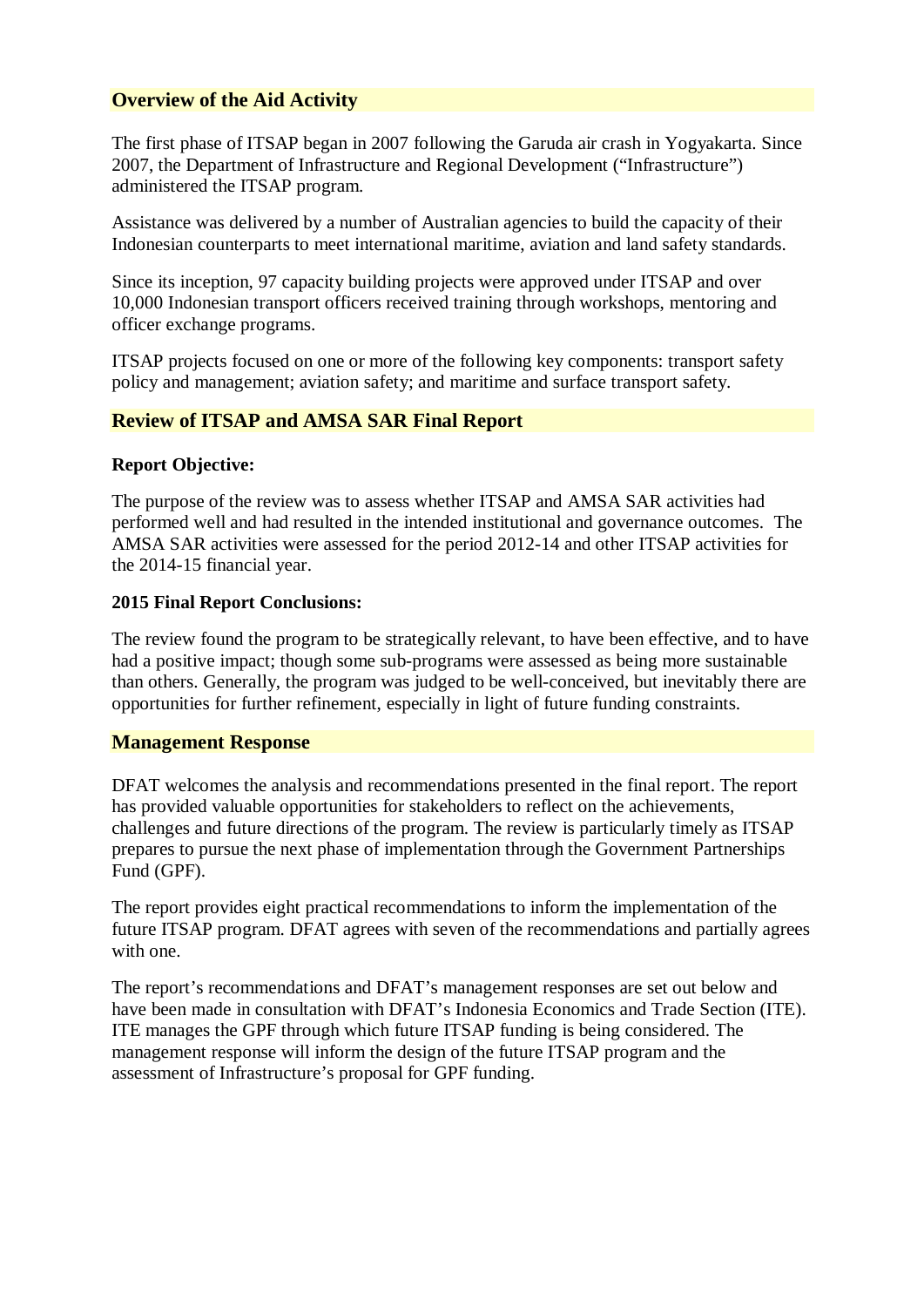| Recommendation                                                                                                                                                                                                                                                                                                        | <b>Management</b><br><b>Response</b> | <b>Actions</b>                                                                                                                                                                                                                                                                                                                                                                                                                                                                                                                                                                       |
|-----------------------------------------------------------------------------------------------------------------------------------------------------------------------------------------------------------------------------------------------------------------------------------------------------------------------|--------------------------------------|--------------------------------------------------------------------------------------------------------------------------------------------------------------------------------------------------------------------------------------------------------------------------------------------------------------------------------------------------------------------------------------------------------------------------------------------------------------------------------------------------------------------------------------------------------------------------------------|
| $\mathbf{1}$<br>The ITSAP program provides significant benefits<br>and there is no need to fundamentally change the<br>concept if it is continued.                                                                                                                                                                    | <b>Agree</b>                         | The government to government approach ITSAP takes towards maritime and<br>aviation transport safety in Indonesia remains relevant and the submission for the<br>next phase of the program through the Government Partnerships Fund (GPF) is<br>not expected to change this significantly.                                                                                                                                                                                                                                                                                            |
| $\overline{2}$<br>If funding is constrained, emphasis should be given<br>to projects that support operational matters that<br>routinely or occasionally involve participation by<br>both Indonesia and Australia and to projects with<br>activities in localities in Indonesia where Australians<br>are most at risk. | <b>Partially</b><br><b>Agree</b>     | The recommended imperative to work in areas where existing collaboration<br>between Australian and Indonesian agencies can be leveraged is sound. The<br>notion that Australia's ODA should be focused on areas where Australians are<br>most at risk is not. ODA is about supporting Indonesia's economic growth with<br>Indonesia's welfare the main objective. It is not about directing funds to<br>specifically support Australians overseas.<br>DFAT will encourage Infrastructure to look at leveraging existing working<br>relationships in prioritising future programming. |
| $\overline{3}$<br>A stronger thematic approach should be taken to sub-<br>programs to give them more coherence and to make<br>them more outcome oriented.                                                                                                                                                             | <b>Agree</b>                         | A theory of change for the next phase of ITSAP has been prepared. DFAT will<br>ask that this reviewed in the future phase to support greater coherence of program<br>activities. DFAT will work with Infrastructure to ensure that proposed activities<br>and sub-programs are measurable and that their design demonstrates linkages to<br>high level outcomes.                                                                                                                                                                                                                     |
| $\overline{\mathbf{4}}$<br>An overview of the activities of other donors that<br>may be related to ITSAP should be maintained to<br>ensure coordination and complementarity are<br>achieved where necessary.                                                                                                          | <b>Agree</b>                         | A stakeholder analysis will be requested in the design of the next phase of ITSAP<br>to pursue greater degrees of coordination with other donors' programs. ITSAP<br>will be required to keep up-to-date with what others are doing and seek<br>opportunities for collaboration where appropriate.                                                                                                                                                                                                                                                                                   |
| Explicit consideration should be given to efficiency<br>in project design to demonstrate that projects are as<br>cost-effective as possible.                                                                                                                                                                          | <b>Agree</b>                         | ITSAP will be delivered through the GPF in 2016. DFAT has agreed with<br>Infrastructure that all ITSAP activities and deployment conditions will be in line<br>with the GPF budget parameters and the Whole of Government Overseas<br>Conditions of Service to achieve value-for-money and program efficiencies. In<br>2016, funding for ITSAP will be reduced to reflect budget conditions following<br>the 40% cut in aid funding to Indonesia. Infrastructure has prioritised its activities<br>on this basis for the 2016 funding cycle to achieve program efficiencies.         |